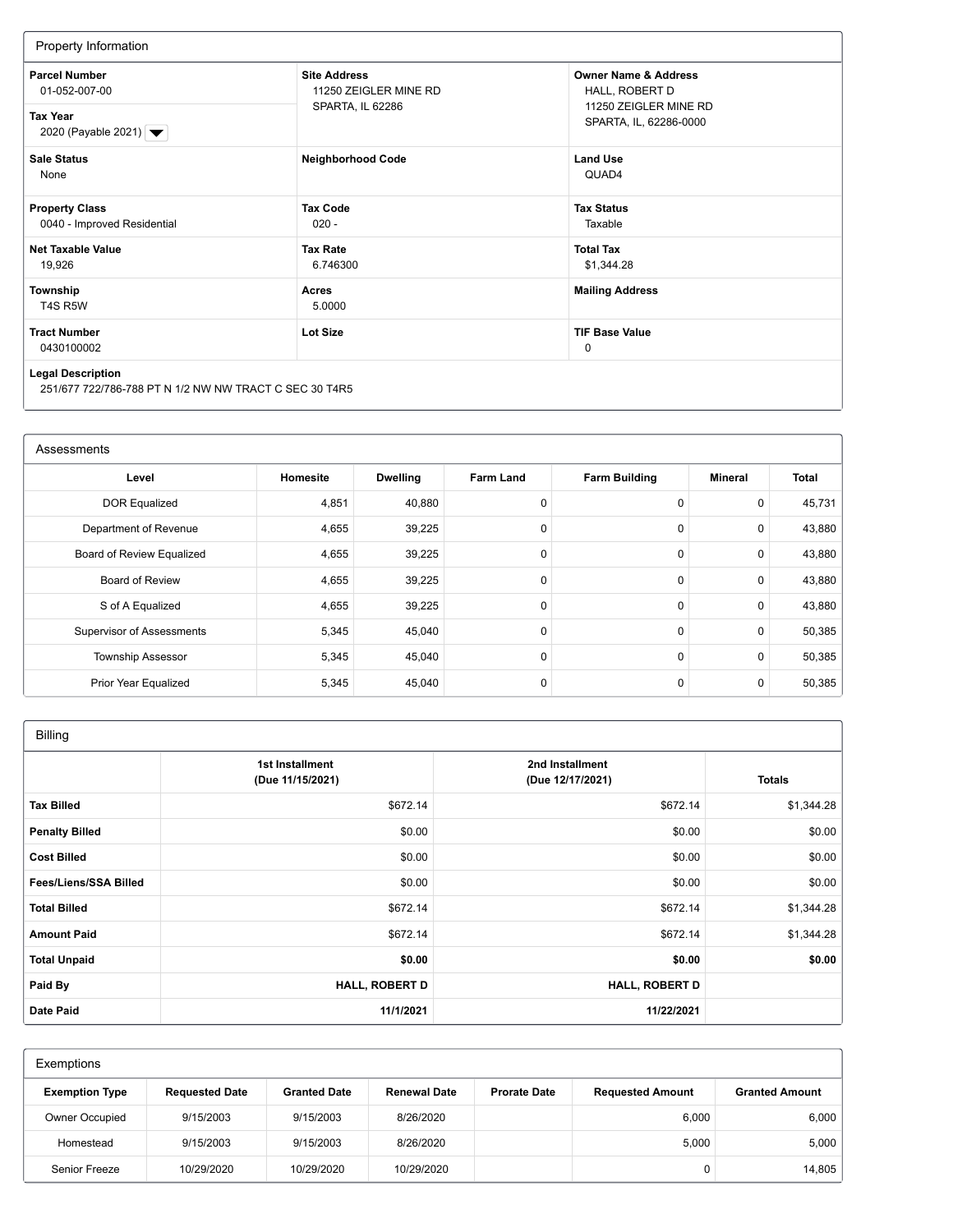## No Genealogy Information

| Payment History |                     |                   |                      |
|-----------------|---------------------|-------------------|----------------------|
| <b>Tax Year</b> | <b>Total Billed</b> | <b>Total Paid</b> | <b>Amount Unpaid</b> |
| 2020            | \$1,344.28          | \$1,344.28        | \$0.00               |
| 2019            | \$1,335.04          | \$1,335.04        | \$0.00               |
| 2018            | \$1,349.26          | \$1,349.26        | \$0.00               |
|                 |                     | Show 17 More      |                      |



## No Sales History Information

| <b>Taxing Bodies</b>       |                 |                  |  |  |  |
|----------------------------|-----------------|------------------|--|--|--|
|                            |                 |                  |  |  |  |
| <b>District</b>            | <b>Tax Rate</b> | <b>Extension</b> |  |  |  |
| Unit No 140 Sparta         | 4.447020        | \$886.11         |  |  |  |
| Randolph County            | 0.861660        | \$171.70         |  |  |  |
| Cons Road No 1             | 0.492800        | \$98.20          |  |  |  |
| Southwestern IL College    | 0.450850        | \$89.84          |  |  |  |
| Sparta Hospital            | 0.330250        | \$65.81          |  |  |  |
| Sparta Airport             | 0.095660        | \$19.06          |  |  |  |
| <b>Mental Health Board</b> | 0.046630        | \$9.29           |  |  |  |
| Randolph County Ambulance  | 0.021430        | \$4.27           |  |  |  |
| <b>TOTAL</b>               | 6.746300        | \$1,344.28       |  |  |  |